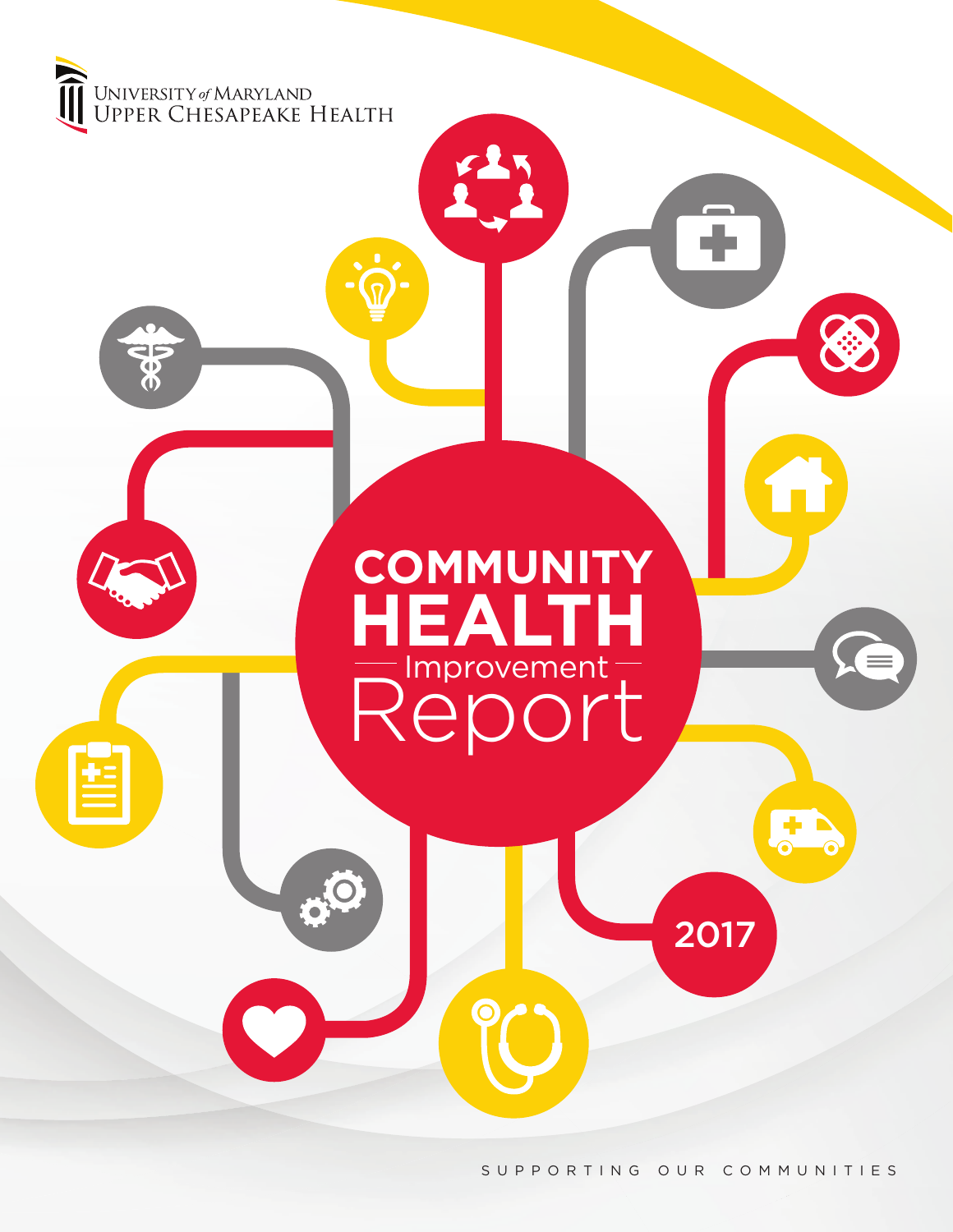

# **University of Maryland Upper**

**Chesapeake Health** (UM UCH) is a community based, non-profit health system located in Harford County dedicated to maintaining and improving the health of the people in its communities through an integrated health delivery system that provides the highest quality care to all. UM UCH includes two acute care hospitals — UM Upper Chesapeake Medical Center in Bel Air and UM Harford Memorial Hospital in Havre de Grace. UM UCH operates The Upper Chesapeake Health Foundation, the Klein Ambulatory Care Center and two medical office buildings on the Bel Air campus. It also owns and operates the Senator Bob Hooper House and the Kaufman Cancer Center, an affiliate of the University of Maryland Greenebaum Comprehensive Cancer Center.

Health care systems across the country, including UM UCH, face new challenges as we work to improve the way we deliver health care. At UM UCH, we strive to enhance the lives of those in our community by working together to provide a continuum of care across many disciplines. Our affiliation with the University of Maryland Medical System allows us to provide the growing northeast Maryland area with expanded clinical services, programs and facilities, and increased physician recruitment. We are committed to delivering world-class services and technology to all that we serve and play a critical role in sustaining and improving the health and wellness of our community.

UM Upper Chesapeake HealthLink is a division of the Community Outreach program at UM UCH and provides health screenings, educational programs and support groups to the communities of Harford and Cecil counties. Established out of our vision to create the healthiest community in Maryland, Health-Link offers a variety of health programs and screenings that are either free of charge or that have a nominal fee.



# **A Message to Our Community:**

At University of Maryland Upper Chesapeake Health (UM UCH), more than 83 percent of our 3,357 team members live in Harford and Cecil counties. We truly are neighbors who take care of our neighbors. We are dedicated to maintaining and improving the health of the people in our community and providing them with the highest quality of care.



In this year's issue of the Community Health Improvement Report, you will find information about our Community Health Needs Assessment and implementation plan, but also highlights of our major initiatives within our community. One of our biggest and most valuable resources, HealthLink is a service of the Community Outreach program at UM UCH. For many years it has provided health screenings, educational programs and support groups to individuals either free of charge or for a nominal fee. As a result of these resources, thousands of people in our surrounding neighborhoods have the knowledge they need to make positive health and wellness choices.

In conjunction with our many health, governmental and non-profit partners, including Healthy Harford, UM UCH actively reaches out to our community to promote healthy lifestyles, improved eating habits, increased physical activity and decreased tobacco use for the prevention of chronic disease and obesity, two prevalent and very preventable conditions in our county.

We are excited to share our progress on transforming health care in northeastern Maryland. Almost two years ago, we started a few initiatives that focus on care coordination and partnering with other community health providers. We are seeing some amazing results with these programs, and are confident that they can be implemented on a larger scale in the future. Our goal is to provide the best patient care in settings that are most appropriate.

And this is just the beginning. The projects outlined for the next few years are going to truly transform health care in our community, bringing us closer to our vision of promoting the healthiest community in Maryland.

In good health,



REE Chel

Lyle E. Sheldon, FACHE President/CEO UM Upper Chesapeake Health



Vickie Ensor Bands

Vickie Bands, MSN, MSA, RN Director, Community Outreach and Health Improvement UM Upper Chesapeake Health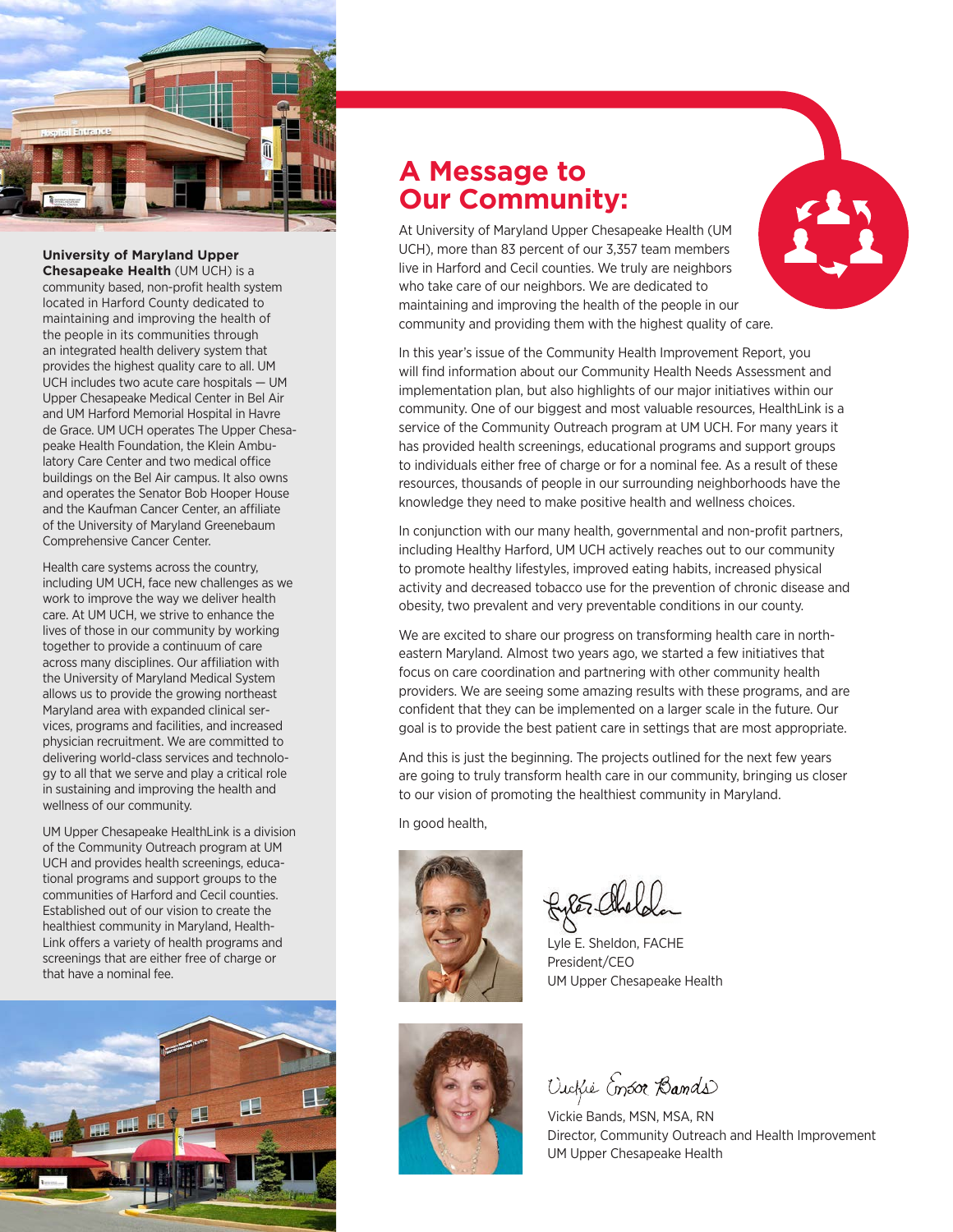# **EVIDENCE-BASED CHRONIC DISEASE SELF-MANAGEMENT PROGRAM**

With the ever-growing number of people who suffer from chronic diseases, the search for more effective strategies to both prevent and manage these conditions is essential. The use of evidence-based chronic disease self-management programs (CDSMP) is helping people with chronic conditions and their caregivers gain better control over and improve their health. These programs focus on overall health, quality of life and well-being and are designed for both the ill and healthy, empowering them to manage the many factors that affect their health. Facilitators introduce tools needed for daily life when an individual is battling a chronic condition or illness. Participants practice using self-management skills, focus on goal setting and share experiences which can help promote mutual support. Highly interactive, these programs serve as an adjunct to the care provided by primary care doctors and specialists.



### Effectiveness

How effective are these self-management programs? CDSMPs have been found to significantly and measurably improve the health and quality of life for people with chronic conditions. These considerable improvements include overall health status, confidence in self-care, psychological well-being, increased physical activity, fewer social limitations, reduced fatigue and enhanced partnerships with care providers. Additionally, CDS-MPs have resulted in reduced emergency room and outpatient visits, reduced hospital lengths of stay and fewer unscheduled visits to primary care physicians, amounting to substantial savings in provided care dollars.

### Current Programs

At UM UCH, a variety of self-management programs are offered by the experts in our Community Outreach department and through our Kaufman Cancer Center. Programs include:

- Living Well with Chronic Disease: a program that focuses on the overall self-management of chronic diseases
- Diabetes Prevention: focuses on adopting healthy habits and lifestyle changes that increase activity and help prevent diabetes
- Diabetes Self-Management
- Hypertension Self-Management
- Thriving and Surviving: a program for cancer survivors
- Stepping On: a falls prevention program that highlights safety strategies for both inside and outside the home

Our priority is helping people who suffer with chronic illnesses gain control of their condition and live their best life.

For more information on any of these programs, including scheduling a presentation for your group or office or referring a patient, call 800-515-0044.



One of the most important jobs parents have is keeping their child safe while riding in a car. Tragically, thousands of young children are killed or injured every year in car accidents. Proper use of car safety seats can help keep children safe — but with so many different car seat options on the market, parents can quickly become overwhelmed.

Not only does the community outreach team at UM UCH provide education on choosing the correct seat, they teach parents and caregivers how to properly install the seat as well. UM UCH has five team members who are nationally certified car safety technicians and one who has been specially trained to fit children with disabilities to the proper safety seat.

At bi-monthly car safety seat checks, technicians review installation of infant, child and booster seats. Proper seat fitting and use is crucial, and safety checks are the best way to ensure seats are being used correctly. Our technicians also support Maryland's Kids in Safety Seats (KISS) program at their installation checks offered throughout Harford County. In 2017 alone, UM UCH technicians have participated in over 150 car seat safety checks. The UM UCH program continues to grow and has become one of our busiest and most sought after community offerings.

In addition to car seat safety, our community outreach team also manages Harford County's car seat assistance program that helps low-income families purchase car safety seats. Based

on income, families with demonstrated need are able to receive a new car safety seat for little to no money. The program requires each family to have 60 minutes of car safety seat education which covers proper seat installation and Maryland car seat laws.



For information about car seat safety, installation or Harford County's car seat assistance program, call 800-515-0044.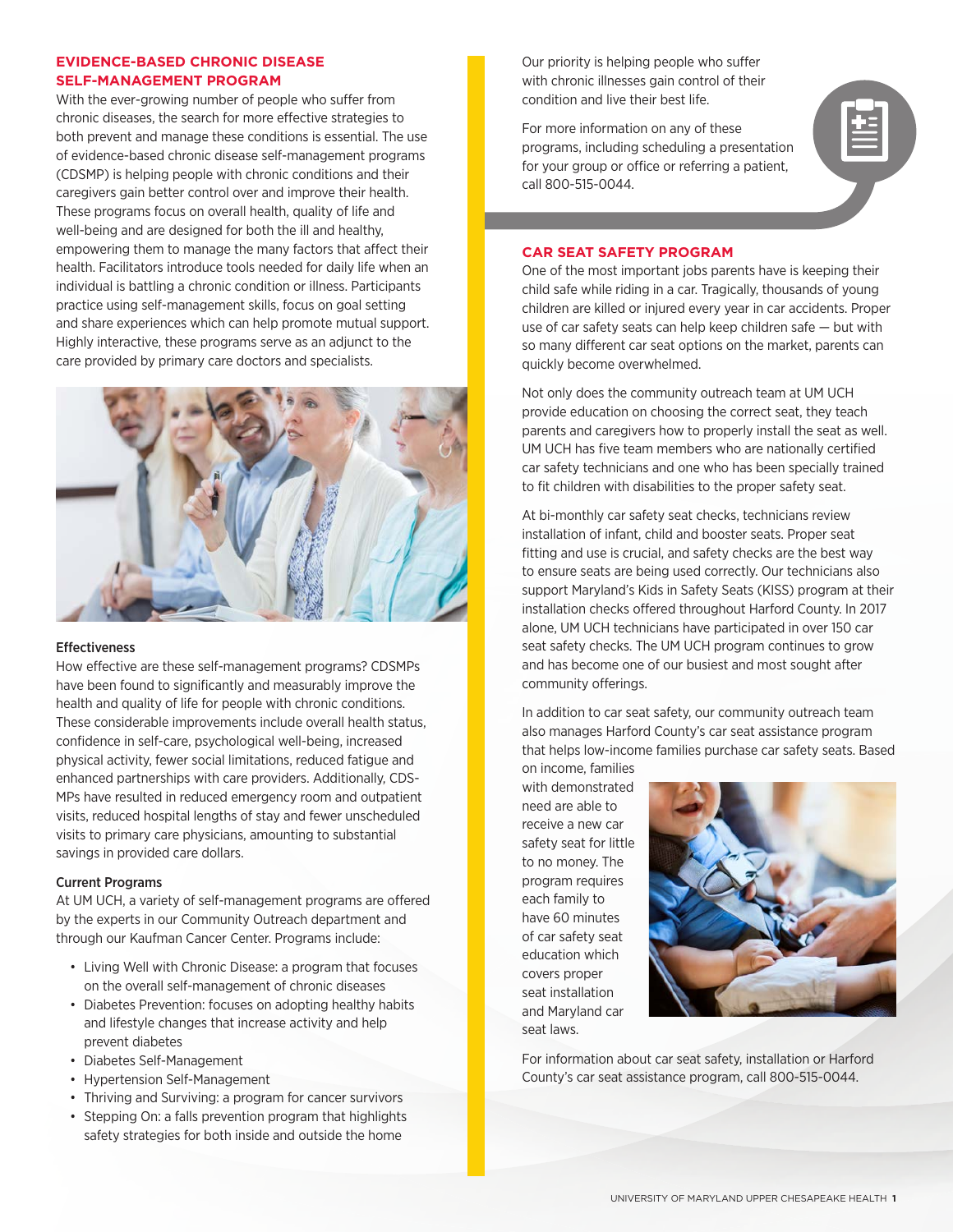

## **HEALTHY HARFORD, INC.**

In 2017, Healthy Harford, a healthy communities initiative of Harford County and partner of UM UCH, joined forces with county agencies to introduce new events and programs in the community. In keeping with its sole vision to make Harford County the healthiest community in Maryland, Healthy Harford and the Harford County Parks and Recreation Department established the exciting new Healthy People/Healthy Parks program. Residents and vendors were invited to several scenic parks around the county where neighbors enjoyed nature walks, healthy cooking demonstrations, guest appearances and wellness tips. Kids loved playing the "sugar game," challenging their families to guess how many grams of sugar hide in popular beverages and snacks. Also joining the fun were county officials who gave guided walks on park trails. Not only did these events reinforce good nutrition, but they also provided opportunities to get moving by walking among our picturesque, and sometimes forgotten, open spaces.

For those who prefer two wheels rather than two feet, Healthy Harford coordinated with the Town of Bel Air and the Bel Air Downtown Alliance to install bike racks throughout the county. This makes it easier for those who choose to enjoy alternative transportation while also minimizing traffic congestion. Follow Harford's bike routes and check out the bright, colorful bike racks the next time you're out and about.

Last but not least, the Days of Taste program continued to thrive. This interactive program, done in tandem with Harford County Public Schools, encourages students to appreciate the tastes and benefits of fresh foods by following the journey from farm to table. Teams of volunteers devote three half-days to work in the classroom and bring this fun curriculum to life. Students learn where and when food is grown; experiment with sweet, sour and salty tastes; and take a field trip to a local farm for first-hand demonstrations from community farmers. The culmination of the program is the much-anticipated saladmaking class with a local "celebrity" chef who teaches students how to make a creative salad and homemade dressing.

Walking, biking, exercising and healthy eating really can be fun for everyone! Healthy Harford looks forward to continuing to promote health and wellness in and around our community.

For more information, please be sure to visit healthyharford.org.

### **EMERGENCY CARE: EDUCATING OUR PROVIDERS**

UM UCH hosted its 40th annual Emergency Care Symposium on July 14, 2017 at the Richlin Ballroom. The Symposium was developed to provide continuing education credits as well as health system updates to emergency medical personnel in Harford and Cecil counties, UM UCH physicians and UM UCH team members who work in our emergency departments, cardiovascular prep and recovery units or that serve as ICU registered nurses or education specialists.

From stroke and ST-elevation myocardial infarction (STEMI)/ cardiac intervention to pre-hospital trauma resuscitation and special care for pediatric trauma patients, keynote physician speakers share the latest in care trends with hundreds of care providers from our community. The symposium is a valuable educational opportunity for many of our first responders and emergency teams. It is an evening of not only education, but of networking, sharing and camaraderie as well.



At the July event, and in response to the opioid addiction epidemic plaguing Harford County, David Gatz, MD, a senior emergency medicine resident at the University of Maryland School of Medicine, presented Buzz Killers: The Dangerous New Street Drugs and What You Need to Know. Dr. Gatz's presentation stressed the urgent need for emergency care providers to not only recognize the signs of drug use and overdose, but to understand the devastating effects and how vital immediate care procedures are.

Michael Drossner, MD, an interventional cardiologist at UM UCH, provided a statistical update reflecting the work of early intervention in cardiac care by emergency medical personnel. Dr. Drossner offered opportunities for success as well as case studies of patients who have been brought into UM UCH's emergency departments, allowing our emergency medical care providers to see firsthand how their exceptional care and expertise affects patient outcomes.

This year, the Emergency Care Symposium provided continuing education to 228 emergency personnel (EMTs, paramedics and fire fighters) in addition to 128 nurses, physicians and cardiovascular practitioners.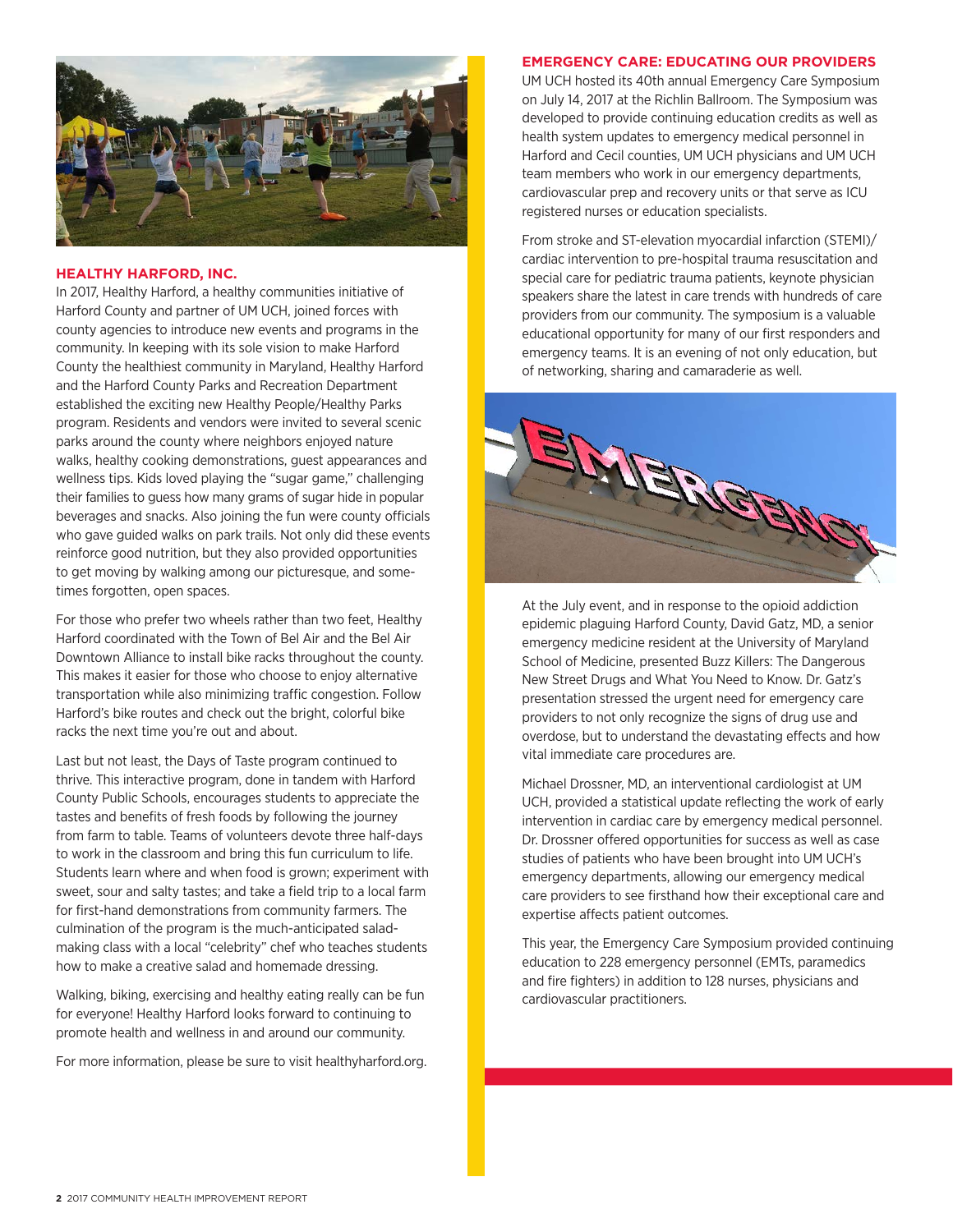### **COMMUNITY HEALTH NEEDS ASSESSMENT**

UM UCH contracted with Holleran, an independent research and consulting firm, to conduct research in support of the Community Health Needs Assessment (CHNA). The firm collected and interpreted secondary data, conducted and analyzed data from an online community survey and from key informant interviews, and prepared all reports.

The CHNA was comprised of both quantitative and qualitative research components:

- Statistical Secondary Data Profile: depicts population and household statistics, education and economic measures, mortality and incidence rates and other health statistics in Harford County.
- Online Community Survey: conducted with 1,549 Harford County residents between October 2014 and January 2015, the survey assessed overall health status, health risk behaviors, preventive health practices and health care access primarily related to chronic disease and injury.
- Key Informant Interviews: conducted with 54 community leaders from a variety of sectors (including public health, medical services, nonprofit and social organizations, youth agencies and the business community) and partners during the fall of 2014.

Community engagement and feedback were integral parts of the CHNA process. In addition to the surveys and interviews, UM UCH included community leaders in the prioritization and implementation planning process. Public health and health care professionals shared knowledge and expertise about health issues, and representatives of non-profit and community-based organizations provided insight on the community, including the medically underserved, low income and minority populations.

The CHNA can be found on the UM UCH website: umuch.org. For a copy of the CHNA, please contact us at healthlink@uchs.org.





### **CHNA IMPLEMENTATION PLAN**

In March of 2015, stakeholders from UM UCH, the Harford County Health Department, Harford County Government and a representative from the interfaith community met to review data and discuss the health priorities that UM UCH would focus on for the next three years. The priority areas identified are:

- Chronic disease
- Tobacco use
- Mental health and addictions
- Access to care
- Maternal and child health
- Injury and illness prevention

Key activities to help address these identified needs include:

"Living Well" Chronic Disease Self-Management Program: A six-week workshop for anyone who suffers with a chronic disease. The workshop is an evidence-based program from Stanford University that provides participants with information and skills to better manage their chronic disease and live healthier lives.

Provide Mental Health First Aid Training annually for all interested Harford County residents. Mental Health First Aid Training is a national program that teaches individuals how to help people with mental illness or those who are in crisis. Participants learn: signs of addictions and mental illnesses; a five-step action plan to assess a situation and provide help; the impact of mental and substance abuse disorders; and local resources on where to turn for help.

Increasing Access to Care: Through the Local Health Improvement Coalition, the chair of the Obesity Task Force is working with Planning and Zoning to increase access to medical appointments, healthy foods and employment for low-income Harford County residents without transportation.

Maternal and Child Health: According to the National Highway and Safety Administration, 75 percent of all car seats are installed incorrectly. Upper Chesapeake HealthLink provides free Kids In Safety Seats (KISS)-trained car seat installation technicians to assist parents and caregivers with proper installation.

Injury and Illness Prevention: According to the Harford County Health Department, there has been a significant increase in prescription and illegal substance abuse among teenagers and young adults. The county and UM UCH will develop educational programs for both the general public and health care providers. The educational programs will be held annually for each group.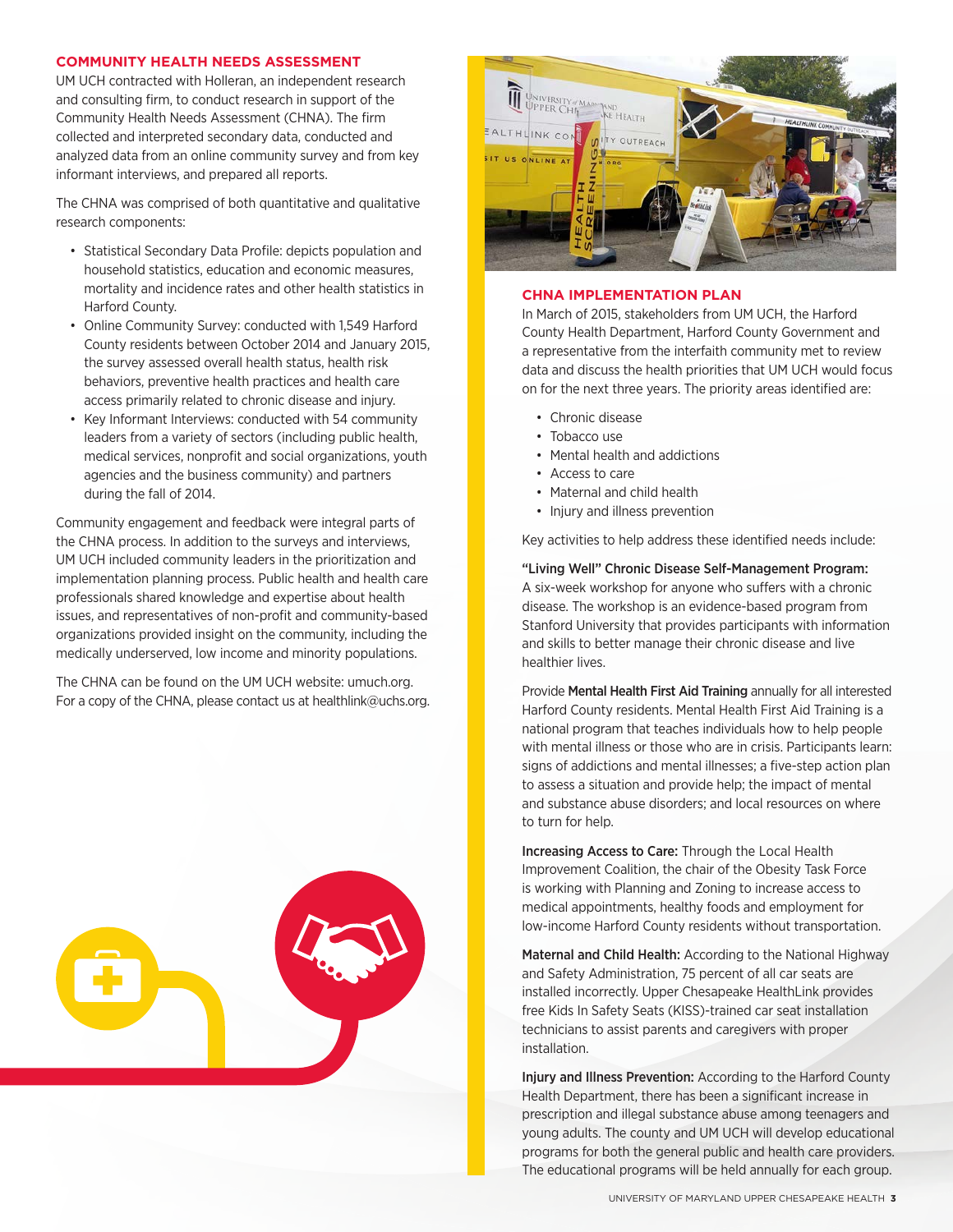# **Community Benefits Financial Contributions for Fiscal Year 2017**

# **UM Harford Memorial Hospital**

| Mission Driven<br><b>Health Care Services</b>        | S  | 2,962,064 |
|------------------------------------------------------|----|-----------|
| Charity Care                                         | S  | 1,927,000 |
| <b>Community Health Services</b>                     | \$ | 1,242,076 |
| <b>Health Professional Education</b>                 | S  | 375,447   |
| <b>Medicaid Assessments</b>                          | \$ | 355,651   |
| Research                                             | \$ | 324,795   |
| <b>Community Building Activities</b>                 | \$ | 143,691   |
| <b>Community Benefit Operations</b>                  | \$ | 60,484    |
| <b>Financial Contributions</b>                       | \$ | 53,751    |
| <b>Foundation Funded</b><br><b>Community Benefit</b> | \$ | 16,447    |

# **UM Upper Chesapeake Medical Center**

| Mission Driven<br><b>Health Care Services</b> | \$ | 4,328,365   |
|-----------------------------------------------|----|-------------|
| Charity Care                                  |    | \$3,014,000 |
| <b>Community Health Services</b>              | S  | 2,463,392   |
| <b>Medicaid Assessments</b>                   | \$ | 1,145,793   |
| <b>Health Professional Education</b>          | \$ | 746,752     |
| Research                                      | \$ | 646,005     |
| <b>Community Building Activities</b>          | \$ | 285,794     |
| <b>Community Benefit Operations</b>           | \$ | 120,301     |
| <b>Financial Contributions</b>                | S  | 106,911     |
| Foundation Funded<br>Community Benefit        | \$ | 32,710      |







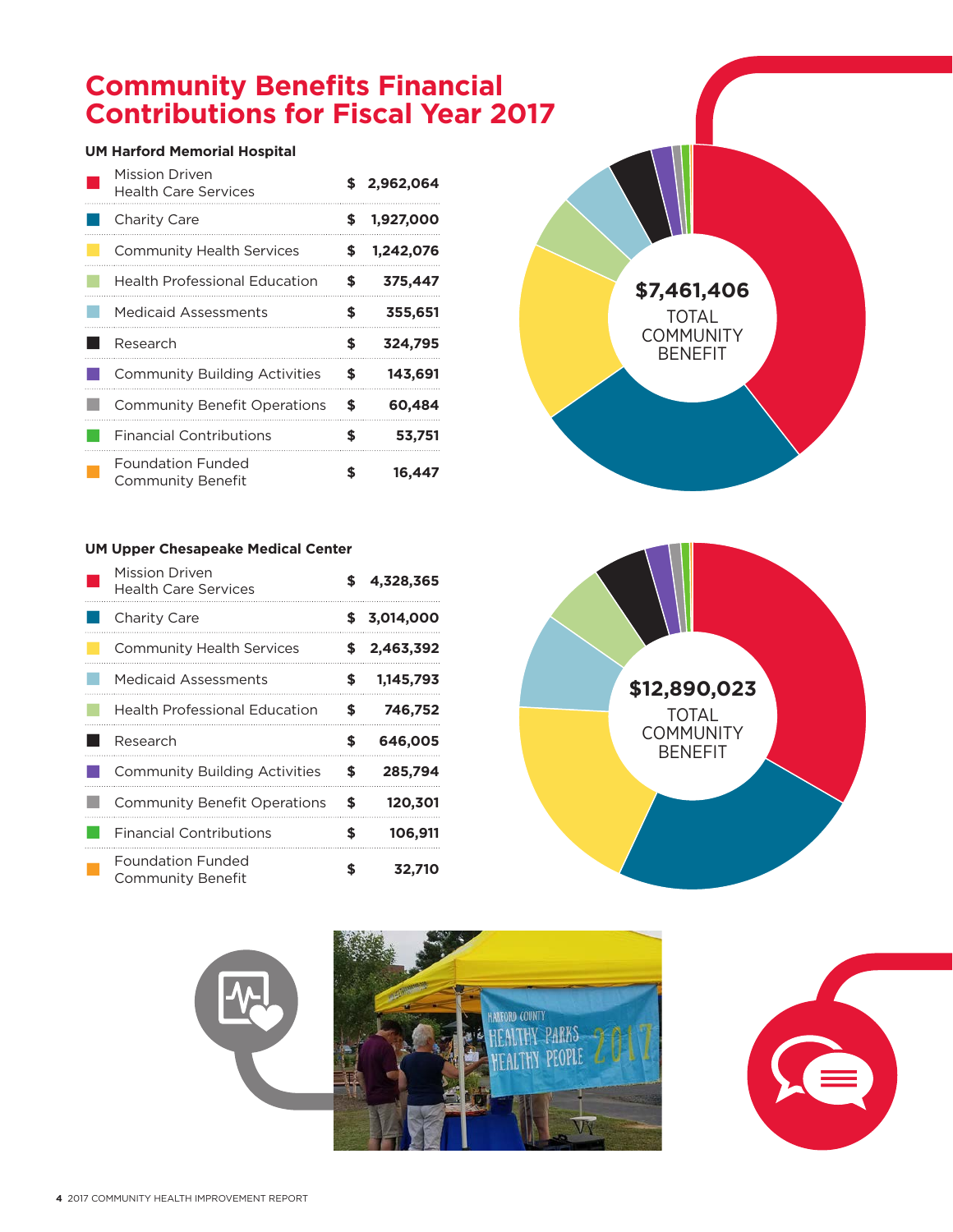# **FINANCIAL ASSISTANCE POLICY**

If you cannot pay for all or part of your care from our hospital, you may be able to get free or lower cost services.

## PLEASE NOTE:

- 1. We treat all patients needing emergency care, no matter what they are able to pay.
- 2. Services provided by physicians or other providers may not be covered by the hospital Financial Assistance Policy. You can call 443-843-5092 if you have questions.

### **How the Process Works**

When you become a patient, we ask if you have any health insurance. We will not charge you more for hospital services than we charge people with health insurance. The hospital will:

- 1. Give you information about our financial assistance policy or
- 2. Offer you help with a counselor who will assist you with the application.

## **How We Review Your Application**

The hospital will look at your ability to pay for care. We look at your income and family size.

You may receive free or lower costs of care if:

1. Your income or your family's total income is low for the area where you live, or



2. Your income falls below the federal poverty level if you had to pay for the full cost of your hospital care, minus any health insurance payments.

PLEASE NOTE: If you are able to get financial help, we will tell you how much you can get. If you are not able to get financial help, we will tell you why not.





### **How to Apply for Financial Help**

- 1. Fill out a Financial Assistance Application Form.
- 2. Give us all of your information to help us understand your financial situation.
- 3. Turn the application form in to us.

PLEASE NOTE: The hospital must screen patients for Medicaid before giving financial help.

### **Other Helpful Information**

- 1. You can get a free copy of our Financial Assistance Policy and Application Form:
	- Online at umuch.org/patients/financial-assistance
	- In person at UM Upper Chesapeake Health 2027 Pulaski Highway, Ste. 215 Havre de Grace MD, 21078
	- By mail: call 443-843-5092 to request a copy.
- 2. You can call the Financial Assistance Office if you have questions or need help applying. You can also call if you need help in another language. Call: 443-843-5092.